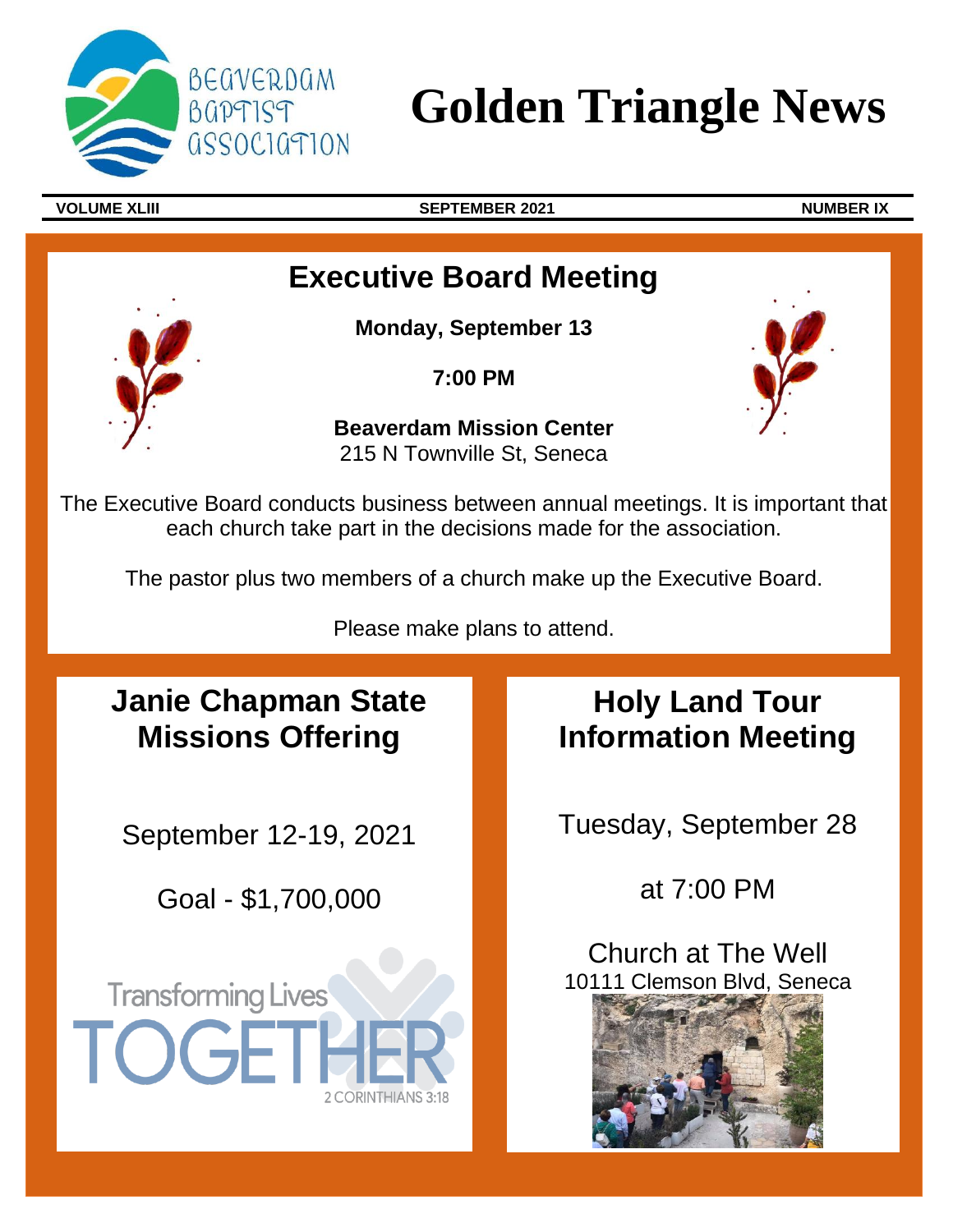From the DOM,

The Beaverdam Baptist Association will be sponsoring a trip to the Holy Land October 18- 27, 2022. Plans are to spend the first four days in a beautiful hotel on the Sea of Galilee (Tiberias).

On Days 3 – 5, we will visit Caesarea-Philippi, the Mount of Beatitudes, Caesarea Maritima (a city built by Herod the Great), Mt. Carmel (where Elijah challenged the prophets of Baal), Capernaum (where Jesus spent much of His time and performed many miracles), Magdala, Tabgha (the site of the multiplication of the loaves and fishes), Nazareth, the Jezreel Valley, and Megiddo (future site of the Battle of Armageddon). One of the highlights will be a boat ride and worship service on the Sea of Galilee, as well baptism in the Jordan River for those interested.

On Day 6 of our trip, we will head to Jerusalem where we will visit the Mount of Olives and take a walking tour of Jerusalem where we will visit the House of Caiaphas (where Jesus was held the night of his trial).

On Day 7, we will head to Jericho viewing the Mount of Transfiguration on our way, Masada (Herod's ancient fortress), Qumran (where the Dead Sea Scrolls were discovered) and we'll end the day with a swim in the Dead Sea for those interested.

On Day 8, we travel back 2000 years as we take a walking tour of the Old City of Jerusalem, the Pool of Bethesda, the remains of Antonio's Fortress (the site of Jesus's trial). We will walk the Via Dolorosa, visit the Wailing Wall, and Mount Moriah- now called the Temple Mount. Mount Moriah is where Abraham offered Isaac as a sacrifice, was the site of Solomon's Temple, and now holds the Dome of the Rock. We will travel up to the Mount of Olives and walk down to the Garden of Gethsemane.

On Day 9, we will visit the Hebrew Museum in Jerusalem where we will see the entire ancient book of Isaiah on display. The trip concludes with us visiting Golgotha and the Garden Tomb! We will have communion and a worship service there. Following dinner that evening we will head to Tel Aviv Airport and head home.

We would love for you to consider joining us on this trip as we experience the Bible come alive! This would also be a wonderful opportunity for churches to provide their pastor and wife with a Pastor's Appreciation gift that they will never forget. If you would be interested in more information about this trip, please contact the association office at 864-882-7070. An information meeting will be held on Tuesday, September 28 at The Well.

Here for you,

*David*

#### WGOG GOLDEN CORNER GOSPEL PRESENTS



IN CONCERT AT

#### Utica Baptist Church 4056 Wells Hwy, Seneca

#### Friday, September 24, 7:00 PM

To order tickets, visit martinsonline.com/schedule or call 800-965-9324

**\_\_\_\_\_\_\_\_\_\_\_\_\_\_\_\_\_\_\_\_\_\_\_\_\_\_\_\_\_\_\_\_\_\_\_\_\_\_\_\_**

Save the Date! Men's Ministry Fellowship Tuesday, October 5 at 6:00 PM Hopewell Baptist Church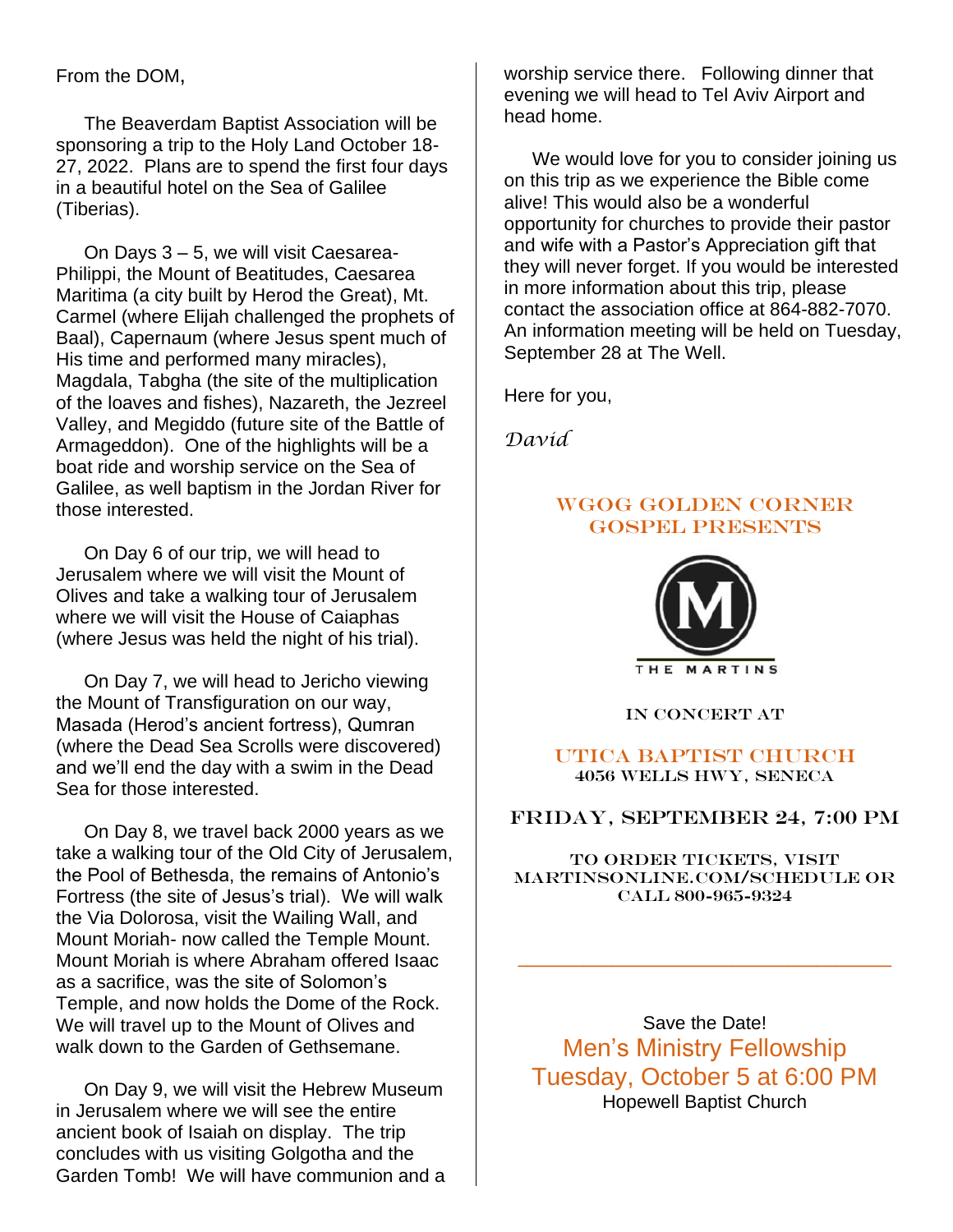# **Church Contributions**

|                                                   | Jul 21             | Jan-Jul 21           |              |
|---------------------------------------------------|--------------------|----------------------|--------------|
| Beaverdam                                         | 148.89             | 1,370.18             | <b>Staff</b> |
| <b>Belmont</b><br><b>Bethel</b>                   | 0.00<br>234.00     | 0.00<br>1,666.20     |              |
| <b>Bethlehem</b>                                  | 0.00               | 0.00                 | <b>Steve</b> |
| Calvary                                           | 61.06              | 545.72               | retirer      |
| Chauga                                            | 58.11              | 450.86               | <b>Heigh</b> |
| Cheohee                                           | 200.00             | 1,400.00             | Septe        |
| Clearmont<br><b>College Street</b>                | 941.44<br>6,381.50 | 2,545.38<br>6,381.50 |              |
| Coneross                                          | 75.00              | 525.00               |              |
| Corinth - Seneca                                  | 0.00               | 900.00               | <b>Staff</b> |
| Corinth - Westminster                             | 500.00             | 1,500.00             |              |
| Cross Roads - Seneca<br>Cross Roads - Westminster | 178.58<br>100.00   | 853.76<br>700.00     | <b>Bethe</b> |
| Damascus                                          | 0.00               | 50.00                | is see       |
| Davis Creek                                       | 0.00               | 0.00                 | Leade        |
| Earle's Grove                                     | 907.29             | 7,981.75             | skill, a     |
| Ebenezer<br>Faith                                 | 0.00<br>227.30     | 2,000.00             | in the       |
| <b>Fants Grove</b>                                | 0.00               | 521.19<br>803.85     |              |
| Golden Corner                                     | 0.00               | 1,500.00             | gener        |
| Heart Land                                        | 93.00              | 791.00               | Our w        |
| Hepsibah                                          | 780.34             | 5,462.38             | throu        |
| <b>Holly Springs</b><br>Hopewell                  | 262.40<br>483.84   | 3,138.10<br>3,358.31 | praise       |
| Iglesia Bautista Bethel                           | 0.00               | 0.00                 | not se       |
| <b>Little River</b>                               | 0.00               | 0.00                 | direct       |
| Long Creek                                        | 167.00             | 1,169.00             | conta        |
| Lydia                                             | 0.00               | 2,804.17             | 864-9        |
| Maranatha                                         | 116.47             | 707.69               |              |
| Monte Vista<br><b>Mountain Rest</b>               | 25.00<br>689.89    | 175.00<br>4,830.39   | Mara         |
| <b>Mountain View</b>                              | 100.00             | 700.00               | seeki        |
| Mt. Freedom                                       | 0.00               | 600.00               |              |
| Mt. Pleasant                                      | 0.00               | 999.96               | lead o       |
| Mt. Tabor                                         | 201.02             | 1,324.97             | <b>Sene</b>  |
| New Hope<br>Old Liberty                           | 0.00<br>144.88     | 2,308.00<br>1,589.80 | beaut        |
| Open Door                                         | 125.00             | 875.00               | Upsta        |
| <b>Pleasant Grove</b>                             | 0.00               | 281.55               | a mar        |
| Pleasant Hill                                     | 100.00             | 700.00               | unity '      |
| <b>Pleasant Ridge</b><br>Poplar Springs           | 500.00<br>640.47   | 3,500.00<br>4,056.16 | build        |
| Puerta Abierta                                    | 0.00               | 0.00                 | comm         |
| <b>Reedy Fork</b>                                 | 274.72             | 2,047.76             | minisl       |
| Retreat                                           | 0.00               | 0.00                 | The n        |
| Return                                            | 808.41             | 6,116.58             | Churo        |
| Rock Hill<br>Rocky Knoll                          | 0.00<br>405.63     | 0.00<br>3,022.30     |              |
| Salem                                             | 0.00               | 2,499.98             | God,         |
| <b>Scenic Heights</b>                             | 300.00             | 2,100.00             | comm         |
| Seneca                                            | 1,178.00           | 8,995.13             | Pasto        |
| Shiloh                                            | 0.00               | 0.00                 | guida        |
| <b>Snow Creek</b><br>Souls Harbor                 | 0.00<br>145.00     | 1,382.96<br>1,015.00 | exper        |
| South Union                                       | 131.54             | 1,279.79             | but no       |
| Utica                                             | 1,561.20           | 10,286.46            | semir        |
| Walhalla                                          | 150.00             | 450.00               | requir       |
| Welcome                                           | 124.22             | 1,057.30             | to: Pa       |
| <b>West Union</b><br>Westminster                  | 0.00<br>500.00     | 0.00<br>3,500.00     |              |
| <b>Westminster First</b>                          | 125.00             | 875.00               |              |
| <b>Wolf Stake</b>                                 | 109.00             | 591.00               |              |
|                                                   |                    |                      | Retur        |
| Total                                             | 20,255.20          | 116,286.13           | seeki        |
| <b>Other Contributions</b>                        |                    |                      | positi       |
| The Well                                          |                    | 1,000.00             | Childi       |
| La Roca                                           | 125.00             | 250.00               | intero       |
|                                                   |                    |                      | Bobb         |
| <b>Total Income</b>                               | 20,380.20          | 117,536.13           | 8462.        |

## **Church News**

#### *Staff Changes:*

Steve Black announced his retirement as pastor of **Scenic Heights** Baptist Church effective September 19, 2021.

### *Staff Needs:*

**Bethel** Church in Westminster, SC is seeking a part-time Worship Leader to help our team grow in skill, and effectively lead and help in the development of all generations in meaningful worship. Our worship is led by a full band, through a blend of contemporary praise and worship music. (We are not seeking a traditional choir director.) For inquiries, please contact Pastor Jeromy Dean at 864-972-3473.

**Maranatha** Baptist Church is seeking a Bi-Vocational Pastor to lead our church in Seneca, SC. Seneca, is in the rapidly growing, beautiful Oconee County of Upstate SC. The Pastor should be a man who desires to maintain unity within the church as well as build relationships within the community to grow the church's ministry according to God's will. The mission of Maranatha Baptist Church is to connect people to God, to each other, and our community. Qualifications: The Pastor will serve under the guidance of the Holy Spirit. Prior experience as a pastor is preferred but not required. A formal seminary degree is not required. Send resume to: Pastor@MaranathaSC.com

**Return** Baptist Church, Seneca, is seeking to fill two part-time positions, Student Minister and Children's Minister. Anyone interested should contact Pastor Bobby Holcombe at (864) 246- 8462.

**First Baptist Church** in **Westminster**, SC, is seeking a permanent part-time music minister. Anyone interested should contact the church office at 864- 647-2688.

### **Association Baptist Church Secretaries**

Thursday, September 16

Noon at Beaverdam Mission Center

Menu: tacos and nachos



All secretaries and ministry assistants are invited to come!

Register by Tuesday, September 14 – 882-7070 or bbaemily@bellsouth.net

# **Annual Church Profiles**

Paper version – due October 19

Online submission – due November 4

If you have any questions about the ACP, please contact Emily at 882-7070 or bbaemily@bellsouth.net